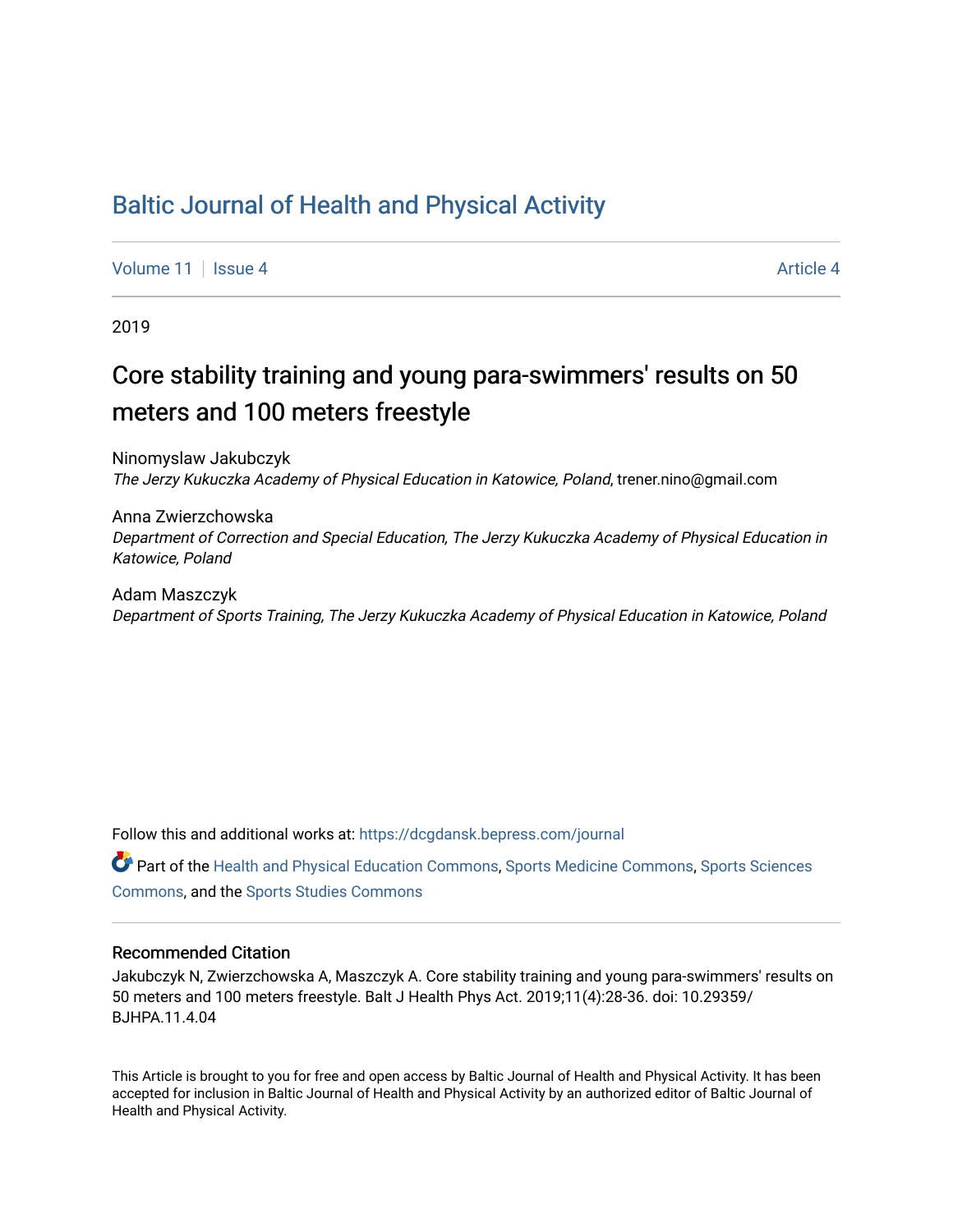# **Core stability training and young paraswimmers' results on 50 meters and 100 meters freestyle**

**Authors' Contribution: A** Study Design **B** Data Collection **C** Statistical Analysis

**D** Data Interpretation

**E** Manuscript Preparation

**F** Literature Search

**G** Funds Collection

**Ninomysław Jakubczyk1 ABCDEFG, Anna Zwierzchowska2 AE, Adam Maszczyk3 CD**

<sup>1</sup> The Jerzy Kukuczka Academy of Physical Education in Katowice, Poland

2 Department of Correction and Special Education, The Jerzy Kukuczka Academy of Physical Education in Katowice, Poland

<sup>3</sup> Department of Sports Training,

The Jerzy Kukuczka Academy of Physical Education in Katowice, Poland

| abstract                     |                                                                                                                                                                                                                                                                                                                                                                                                                                                                                                                                                                                           |
|------------------------------|-------------------------------------------------------------------------------------------------------------------------------------------------------------------------------------------------------------------------------------------------------------------------------------------------------------------------------------------------------------------------------------------------------------------------------------------------------------------------------------------------------------------------------------------------------------------------------------------|
| Background:                  | Central stabilization training aims to improve neuromuscular coordination. It is used to prevent injuries<br>and complement swimmers' training process. The aim of the study was to access the impact of this<br>training on the results by disabled swimmers at 50 and 100 meters' freestyle.                                                                                                                                                                                                                                                                                            |
| <b>Material and methods:</b> | 20 competitors with similar dysfunctions of the musculoskeletal system, randomly assigned to an<br>experimental and a control group, participated in the study. Each group consisted of 7 swimmers<br>starting in competitions from the standing starting position and 3 starting from water. The study<br>included a 4-week set of stabilization exercises, 4 times a week instead of pulling by legs. Exercises were<br>performed under specialist swimming conditions and involved controlled circuit muscles movements,<br>while maintaining a floating stable position in the water. |
| Results:                     | All groups improved their "best times", besides swimmers starting from the standing position in the<br>control group. There were no significance differences between intergroup and intra-group results, both<br>at distance 50 and 100 meters' freestyle.                                                                                                                                                                                                                                                                                                                                |
| <b>Conclusions:</b>          | Better improvements in the experimental group were noted, but this effect cannot be attributed to<br>4-week stabilization training. However, this investigation might suggest that this type of training could<br>be beneficial for junior disabled swimmers.                                                                                                                                                                                                                                                                                                                             |
|                              | <b>Key words:</b> trunk exercises, para-athletes, youth, swimming.                                                                                                                                                                                                                                                                                                                                                                                                                                                                                                                        |

#### **article details**

|                               | Article statistics: Word count: 2,739; Tables: 3; Figures: 10; References: 36                                                                                                                                                                                                                                                                                                                                                                                                                                                                                                                                                                                                                                                                                                                                                                                 |  |  |  |
|-------------------------------|---------------------------------------------------------------------------------------------------------------------------------------------------------------------------------------------------------------------------------------------------------------------------------------------------------------------------------------------------------------------------------------------------------------------------------------------------------------------------------------------------------------------------------------------------------------------------------------------------------------------------------------------------------------------------------------------------------------------------------------------------------------------------------------------------------------------------------------------------------------|--|--|--|
|                               | Received: September 2019; Accepted: December 2019; Published: December 2019                                                                                                                                                                                                                                                                                                                                                                                                                                                                                                                                                                                                                                                                                                                                                                                   |  |  |  |
|                               | <b>Full-text PDF:</b> http://www.balticsportscience.com                                                                                                                                                                                                                                                                                                                                                                                                                                                                                                                                                                                                                                                                                                                                                                                                       |  |  |  |
| Copyright                     | © Gdansk University of Physical Education and Sport, Poland                                                                                                                                                                                                                                                                                                                                                                                                                                                                                                                                                                                                                                                                                                                                                                                                   |  |  |  |
| Indexation:                   | Celdes, Clarivate Analytics Emerging Sources Citation Index (ESCI), CNKI Scholar (China National Knowledge<br>Infrastructure), CNPIEC, De Gruyter - IBR (International Bibliography of Reviews of Scholarly Literature in<br>the Humanities and Social Sciences), De Gruyter - IBZ (International Bibliography of Periodical Literature<br>in the Humanities and Social Sciences), DOAJ, EBSCO - Central & Eastern European Academic Source, EBSCO<br>- SPORTDiscus, EBSCO Discovery Service, Google Scholar, Index Copernicus, J-Gate, Naviga (Softweco, Primo<br>Central (ExLibris), ProQuest - Family Health, ProQuest - Health & Medical Complete, ProQuest - Illustrata: Health<br>Sciences, ProQuest - Nursing & Allied Health Source, Summon (Serials Solutions/ProQuest, TDOne (TDNet), Ulrich's<br>Periodicals Directory/ulrichsweb, WorldCat (OCLC) |  |  |  |
| <b>Funding:</b>               | This research received no specific grant from any funding agency in the public, commercial, or not-for-profit sectors.                                                                                                                                                                                                                                                                                                                                                                                                                                                                                                                                                                                                                                                                                                                                        |  |  |  |
| <b>Conflict of interests:</b> | Authors have declared that no competing interest exists.                                                                                                                                                                                                                                                                                                                                                                                                                                                                                                                                                                                                                                                                                                                                                                                                      |  |  |  |
| Corresponding author:         | Ninomysław Jakubczyk, The Jerzy Kukuczka Academy of Physical Education In Katowice - Correction and Special Education;<br>Mikołowska 72a, Katowice 40-065, Poland; e-mail: trener.nino@gmail.com                                                                                                                                                                                                                                                                                                                                                                                                                                                                                                                                                                                                                                                              |  |  |  |
| <b>Open Access License:</b>   | This is an open access article distributed under the terms of the Creative Commons Attribution-Non-commercial 4.0<br>International (http://creativecommons.org/licenses/by-nc/4.0/), which permits use, distribution, and reproduction in<br>any medium, provided the original work is properly cited, the use is non-commercial and is otherwise in compliance<br>with the license.                                                                                                                                                                                                                                                                                                                                                                                                                                                                          |  |  |  |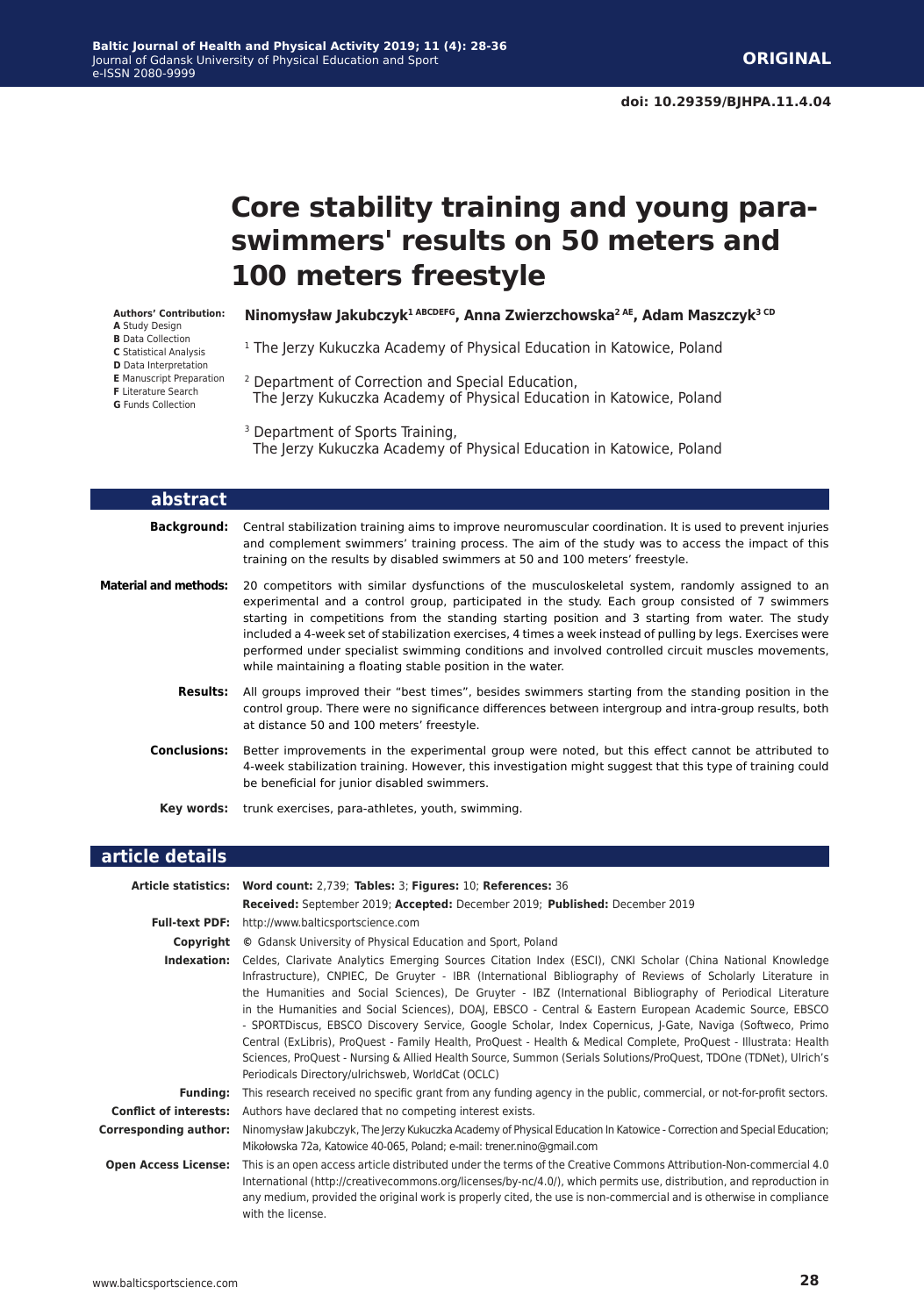## **introduction**

Swimming for the disabled was used only for rehabilitation purposes, because it allows symmetrical and balanced development of muscles and recruits approximately 80 percent of muscle mass [1, 2]. However, the level of Paralympic Sports in recent years has improved and brought their daily practices in common to Olympic sportsman, particularly in swimming [3]. That means that disabled swimmers' routine requires not only traditional pool-based trainings but also dry-land exercise programs [4]. However, para-sport is complicated because of the specificity of disabilities, which determines belonging to a particular sports class and is often conducive to sport success. Even though verification of the sport success potential is difficult and unclear, great aerobic and anaerobic capacity, aerobic and aerobic power along with good technique, strength and condition are characteristic of well-prepared swimmers [5, 6].

Over a decade ago, the emphasis on defining the core, core stability and prescribing exercises that position the body increased in order to enhance the motor control and create the optimal recruitments of trunk stability and mobility in sports specific movements [7]. The core was defined as the lumbopelvic-hip complex, and during training it had great benefits for athletes of all disciplines [8]. When considering swimmers, the definition can be extended to define the core as the area between shoulders and knees and to represent the point of reference for all movements [7, 9]. The core stability is the ability to control a stable trunk position and motion to ensure optimal production, transfer, and control of internal and external forces [10]. The aim of core stability training is neuromuscular and sensory motor control, and a crucial role of the core musculature is to maintain the stability of the trunk. In addition, research proves its positive effect on reducing back pain and risk injury or correcting posture [7, 11, 12]. It has been said that trunk stability promotes distal limb mobility and helps to control movements such as push, pull, kick, or throw. A valid core stability system requires great connection between neurological steering and muscle strength. Therefore, core muscle training for athletes is not necessarily focused on developing maximal strength so much as on developing greater motor control [11]. However, the core musculature functions differently from the limb musculature; the core muscles often contract and stiffen the trunk so all muscles become synergists [13, 14]. This suggests that core stability training should be divided in terms of the time using and recruiting the appropriate muscles in a given sport activity. But according to the general division of this training, core endurance, core stability and core strength stand out. [15, 16]. However, swimming does not use ground-based recruitment patterns, and a good program is still unknown. Traditionally, it uses stable or unstable ground and base techniques, which usually consist of plank exercises.

There is lack of evidence, showing the impact of core stability training on performance. This research tries to shed light on core stability training in water and as a specific method for swimmers. The hypothesis put forward in this study assumed that the use of specialized stabilization training can improve the swimmers' results at the distance of 50 and 100 meters. The aim of this study was to demonstrate the effect of specialized core stabilization exercises on the results achieved by disabled young swimmers at 50 and 100 meters' freestyle, with any style taking into account the starting position. Para swimming in low groups (S1–S4), sometimes also in groups S5–S6, differs in physiological responses to effort from swimming from people from higher groups. This is especially visible in competitors with small training experience. This means that effort over a distance of 50 meters will not be a sprint for them (0–30 seconds)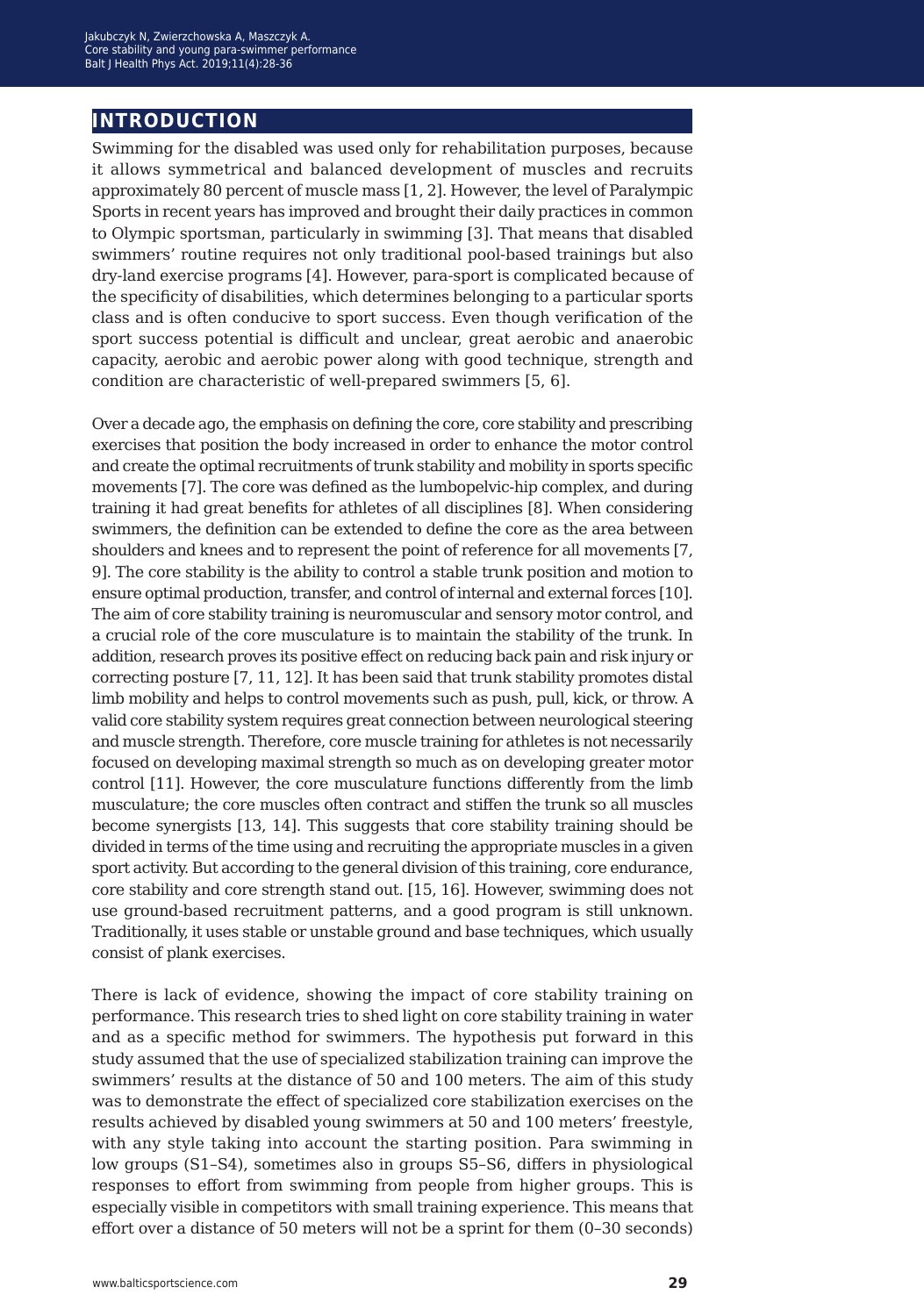and 100 meters will involve more aerobic changes than in higher groups. This view requires changes in the programming of specialized training for given groups in terms of distance, style and time of the race.

## **material and methods**

#### **participants**

30 disabled swimmers were examined in this study and divided to two groups: experimental (with specialist core stability training) and control (without this training). At the beginning, each group consisted of 15 swimmers, but 10 swimmers were randomly selected for a detailed examination (starting position was taken into account). In addition, respondents were characterized by different locomotor and physical disabilities that resulted in different starting classes. The mean age was 13 years  $\pm 2$  years, and training experience did not exceed 3 years. At baseline, both groups performed the same number and type of sessions (5 sessions per week). The studies were conducted on a 25-meters indoor swimming pool, first in October 2018 and second in November 2018, after 4-week investigation. Both group continued to participate in regularly scheduled swimming practice in a direct pre-race participation period, but the experimental group switched leg exercises for core stability training in water. Participants were excluded from study if they had suffered some injury, had not done their physical examination up to date, had not had a defined sport class, or if they had left any training session. Prior to testing, all subjects were informed about the nature and the course of the study, and written assent was obtained from them followed by the parent's agreement.

## **methods**

Swimming performance at 50 and 100 meters' freestyle was measured with a stopwatch. The subjects started individually from the starting position they are able to take, depending on their dysfunction. Each group consisted of 7 swimmers starting from a standing position and 3 from water (Tab. 1).

| Starting position | Experimental group | Control group | Sport class     |
|-------------------|--------------------|---------------|-----------------|
| From water        |                    |               | S3, S5, S6      |
| Stand position    |                    |               | S7, S8, S9, S10 |

Table 1. Characteristics of the starting position in each group, including sport class

To create specific core stability training for disabled swimmers, the author used a similar approach as in motor control and core endurance exercises on land. The weekly periodization was linear and comprised adding 1 repetition to the next week. The study presumed that maintaining a stable position could be difficult for some disabilities and, for this reason, swimmers could stop the exercise and retry to achieve the required 30 seconds. The experimental group participated in core stability training twice a week. All eight sessions consisted of the same 7-exercise program in the 4-week period:

- 1 week: 7 exercises of 3 repetitions each, work 30 seconds, rest 30 seconds,
- 2 week: 7 exercises of 4 repetitions each, work 30 seconds, rest 30 seconds,
- 3 week: 7 exercises of 5 repetitions each, work 30 seconds, rest 30 seconds,
- 4 week: 7 exercises of 6 repetitions each, work 30 seconds, rest 30 seconds.

The rest between the series of repetitions was 1 minute.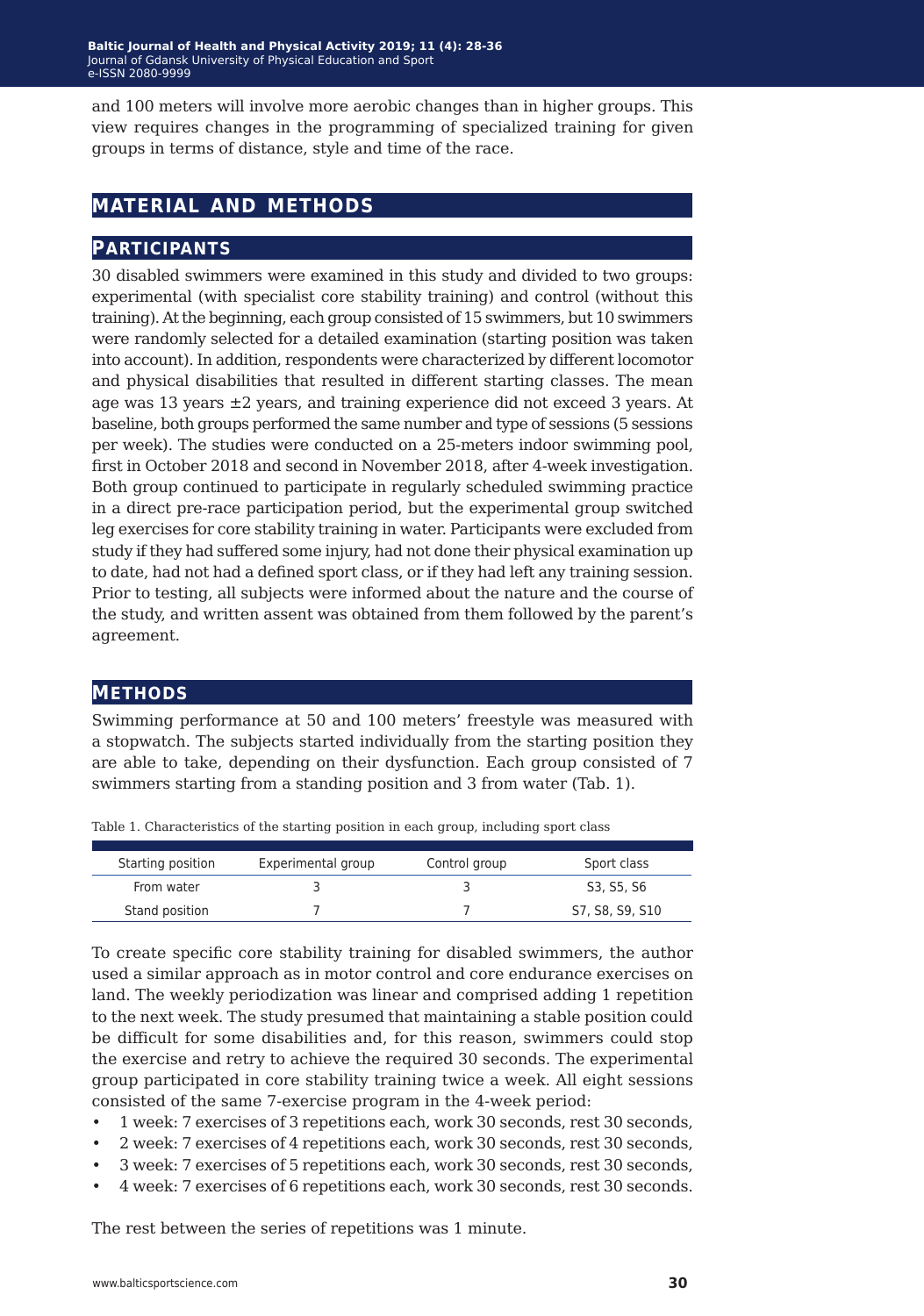During the training, swimmers were using swimming tools, such as: large board, small board, snorkel, short fins, and swimming pads.

#### **statistical analysis**

All statistical analyses were performed using Statistica 9.1 and Microsoft Office, and were presented as means with standard deviations (SD). The Shapiro-Wilk, Levene and Mauchly's tests were used in order to verify the normality, homogeneity and sphericity of the sample's data variances, respectively. The differences between the analyzed variables of EX and CON before and after core stabilization training were verified by one-way ANOVA. When significant differences were found, Tukey HSD post-hoc tests were used. Effect sizes  $(n^2 - Eta-squared)$  were reported where appropriate. Parametric effect sizes were defined as large for  $n^2 > 0.139$ , as medium for  $n^2 = 0.060$ , and as small for  $n^2$  = 0.010 [17-22]. Statistical significance was set at  $p < 0.05$ .

## **results**

A comparative analysis of descriptive statistics showed that in the experimental group the largest absolute variation in the value of sports score parameters was shown by the variable 100m after  $(S = 42.22)$ . The largest relative differentiation, however, was shown by the variable: 50 after  $(V = 32.48\%)$  (Table 2).

In the control group, the largest absolute differentiation was recorded for the variable: 100 before  $(S = 47.71)$  and the relative same variable  $(V = 27.08\%)$ (Table 3).

Table 2. Intra-group analysis of differences in the values of variables before and after stabilization training using the Student's T-test, in the 50 meters' experimental and control group

| Variable                           | Differential value<br>before training [s] | Differential value<br>after training [s] | p     | $n^2$    |
|------------------------------------|-------------------------------------------|------------------------------------------|-------|----------|
| 50 before vs. 50 after EX.G. STAND | 40.75                                     | 39.95                                    | 0.047 | $0.063*$ |
| 50 before vs. 50 after C.G. STAND  | 42.89                                     | 42.41                                    | 0.092 | 0.010    |
| 50 before vs. 50 after EX G. WATER | 73.64                                     | 70.01                                    | 0.049 | $0.052*$ |
| 50 before vs. 50 after C.G. WATER  | 80.14                                     | 79.54                                    | 0.097 | 0.009    |

\* medium effect

\*\* large effect

Table 3. Intra-group analysis of differences in the values of variables before and after stabilization training using the Student's T-test, in the 100 meters' experimental and control group

| Variable                            | Differential value<br>before training [s] | Differential value<br>after training [s] | p     | n <sup>2</sup> |
|-------------------------------------|-------------------------------------------|------------------------------------------|-------|----------------|
| 100 before vs. 50 after EX.G. STAND | 40.75                                     | 39.95                                    | 0.047 | $0.063*$       |
| 100 before vs. 50 after C.G. STAND  | 42.89                                     | 42.41                                    | 0.092 | 0.010          |
| 100 before vs. 50 after EX G. WATER | 73.64                                     | 70.01                                    | 0.049 | $0.052*$       |
| 100 before vs. 50 after C.G. WATER  | 80.14                                     | 79.54                                    | 0.097 | 0.009          |

\* medium effect

\*\* large effect

There were no statistically significant intra-group differences in the values of the tested variable before and after. Nevertheless, the effect on the experimental group (50 meters), starting from water and from standing, was assessed as medium. In the experimental group (100 meters) in both starting groups, the effect was defined as large.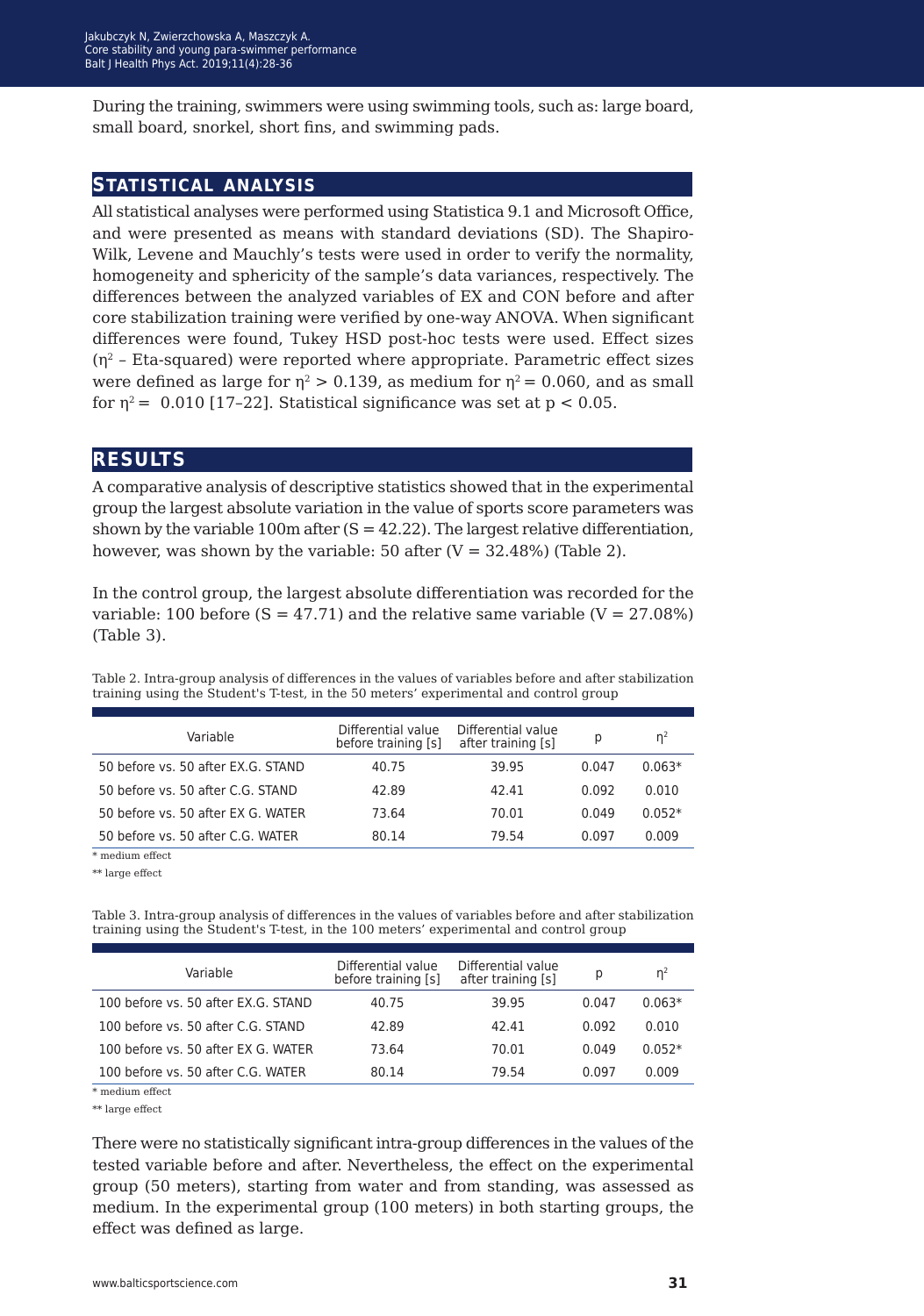## **discussion**

The aim of this study was to demonstrate the effect of specialized stabilization exercises on the results achieved by disabled young swimmers at 50 and 100 meters' freestyle. The hypothesis set out in this study was that specialized core stabilization exercises, when added to routine swimming training, would improve the 50 and 100 meters' distance freestyle swimming time, any style taking into account the starting position. Although the results at both distances in the experimental group improved, the impact of using a 4-week program of stabilization exercises in water (within the group and between groups) was not determined as statistically significant. Moreover, 100 meters' control group decreased their results, and the control group of 50 meters slightly improved their times.

Swimmers are qualified as overhead athletes and 90 percent of the propulsive force supplied by the upper extremities [23]. In addition, it is presumed that swimming, due to its specificity, involves core as a reference point of all movements, in place of ground (like in land-based sports). Therefore, core exercises should use trunk as the main factory to provide a foundation for better force production in all extremities, and up-to-day programing dry-land for swimmers is difficult and not clear in prescribing. The last decade has stayed under questionably useful core stability exercises, and the majority of research does not show significant effects in using core exercises on performance [24]. However, some studies show significant improvements and identify the importance of a strong core in relation to improving sport performance [25, 26]. They were based on land sport-based core workout that can only be taken to a swimming program focusing on starts and turns. Therefore, there is a lot of evidence showing that dry-land strength and power sessions improve performance in swimmers without and with disabilities [27, 28]. Muscle strength and power are major determinants in sprint competitions, and it is advised to perform specific land training for competitive swimmers to improve performance [29]. Better reaction time, "push" from the starting platform or a wall, gives advantage in sprint event, not only in able-bodied swimmers, but also in paraswimmers in low and high groups [30]. One study verifies that truck stabilization exercise may help reducing the time in the five-meter start phase and, as a result, improve swimming performance [27]. Bishop has found that eightweek plyometric training provided reduction of the start time, and also start performance significantly increased [31]. Another investigation shows that the six-week resistance training for Paralympic swimmers improved not only dryland measure, but also in both timed dive starts and 50 meters' performance [28].

Some studies focus more on exercises using the trunk as a transmitter between upper and lower extremities [31, 32]. Those exercises much more correspond to the neurological use of the trunk than to enhancing the core strength, but beneficial effects on measures of core functioning and 50 meters' front crawl time after twelve-week isolated core training were found [33]. Another research indicated that added six-week core muscle land training was a significantly beneficial method to improve 50 meters' freestyle time, velocity and stroke index [32].

Those investigations used similar core recruits' pattern as in this study, but there were no articles using core stability training in water. In this case the author used 7 exercises based on water to correspond more to the endurance concept rather than to core strength and power. That may suggest that an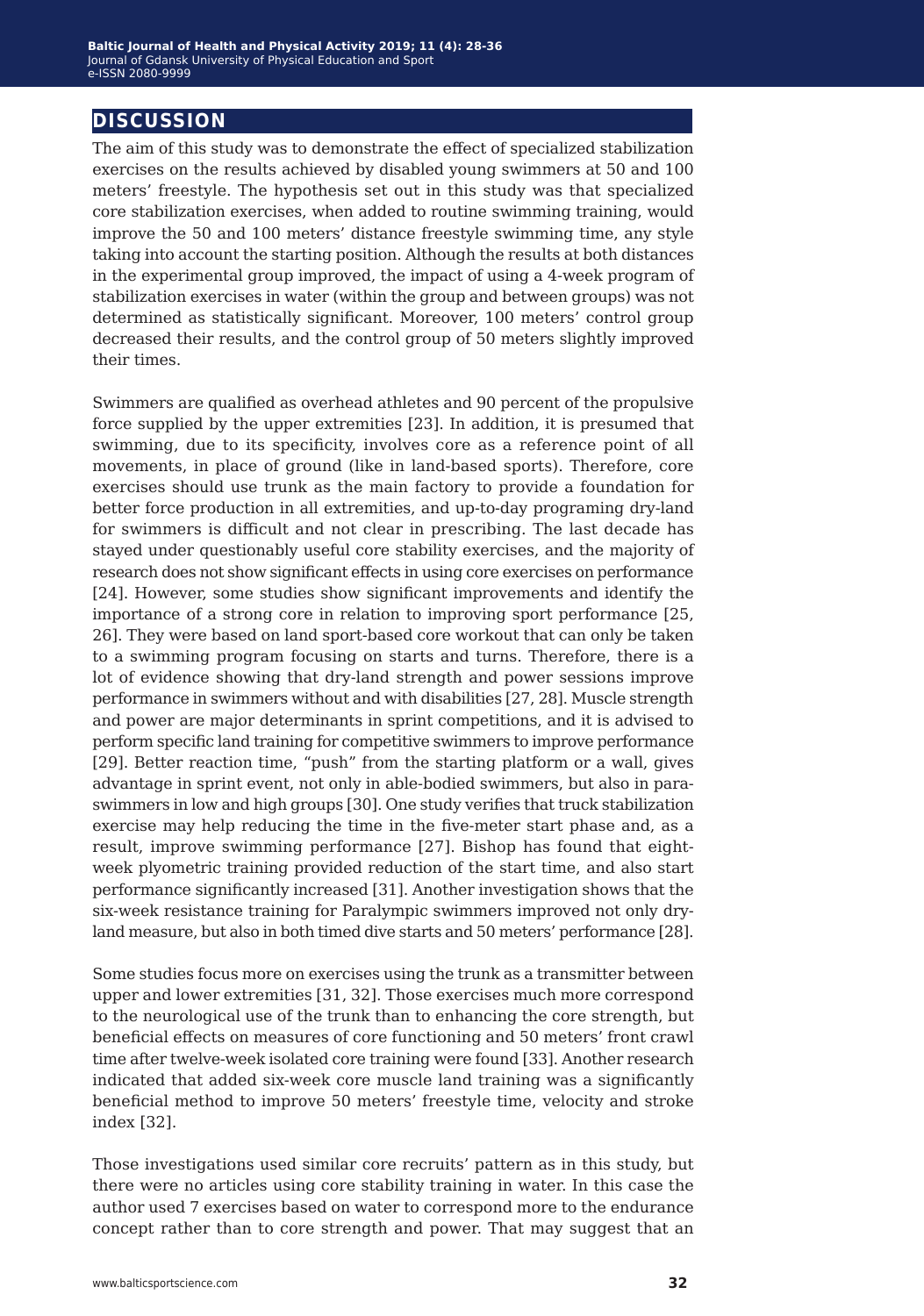external stimulus was not strong enough, and future studies should include exercises concentrated on different systems of energetic purpose. Also, the 4-week period may have been too short to make any changes, but an individual plan to develop core stability separately in each type of disability seems to be a crucial thing.

Despite the fact that good core functioning is still commonly believed to improve athletic performance, recent studies have had many gaps and have concluded that a core training program provides only marginal benefits to athletic performance [34]. The last few years have brought a new look at the core practice in swimming performance and showed core stability training as beneficial for swimming performance particularly applied in youth athletes. Moreover, resistance training has become more commonplace, especially in short course swimming, and a loss of strength, range of motion and coordination in the kinetic chain and asymmetries can entail swimmers to fall short of their potential performance [35, 36].

Overall, research on exercise training and swimming is sparse, and more research in the field is needed for operational definition purposes, developing valid and reliable core stability training for swimmers without and with disabilities.

## **conclusions**

Stabilization exercises did not statistically significantly affect the speed of swimmers at a distance of 50 and 100 meters with freestyle, in both groups of swimmers taking off from the water and from the post.

However, the influence on the experimental group at 50 meters' time was assessed as a medium effect, and the 100 meters' experimental group showed it as large.

## **acknowledgements**

We are grateful to the participants for their time and effort.

## **references**

- [1] Szafraniec R, Seidel W, Kruszyna D, Żurowska A. Aerobic and anaerobic endurance of disabled swimmers in special preparation sub-period. Balt J Health Phys Act. 2012;4(4):231-237. [https://doi.](https://doi.org/10.2478/v10131-012-0023-y) [org/10.2478/v10131-012-0023-y](https://doi.org/10.2478/v10131-012-0023-y)
- [2] Roj K, Planinšec J, Schmidt M. Effect of swimming activities on the development of swimming skills in student with physical disability – Case study. 2016 Dec;46(4):221-230. [https://doi.org/10.15804/](https://doi.org/10.15804/tner.2016.46.4.19) [tner.2016.46.4.19](https://doi.org/10.15804/tner.2016.46.4.19)
- [3] Fulton SK, Pyne D, Hopkins W, Burkett B. Variability and progression in competitive performance of Paralympic swimmers. J Sports Sci. 2009 Mar;27(5):535-539. [https://doi.](https://doi.org/10.1080/02640410802641418) [org/10.1080/02640410802641418](https://doi.org/10.1080/02640410802641418)
- [4] Cavaggioni L, Trecroci A, Tosin M, Iaia FM, Alberti G. Individualized dry-land intervention program for an elite Paralympic swimmer. J Sports Med Phys Fitness. 2019;59(1):82-86. [https://doi.org/10.23736/](https://doi.org/10.23736/S0022-4707.18.08242-7) [S0022-4707.18.08242-7](https://doi.org/10.23736/S0022-4707.18.08242-7)
- [5] Kaji A, Sasagawa S, Kubo T, Kanehisa H. Transient effect of core stability exercises on postural sway during quiet standing. J Strength Cond Res. 2010;24:382-388. [https://doi.org/10.1519/](https://doi.org/10.1519/JSC.0b013e3181c06bdd) [JSC.0b013e3181c06bdd](https://doi.org/10.1519/JSC.0b013e3181c06bdd)
- [6] Hogarth L, Payton C, Nicholson V, et al. Classifying motor coordination impairment in Para swimmers with brain injury. J Sci Med Sport. 2019 May;22(5):526-531. [https://doi.org/10.1016/j.](https://doi.org/10.1016/j.jsams.2018.11.015) [jsams.2018.11.015](https://doi.org/10.1016/j.jsams.2018.11.015)
- [7] Willardson JM. Developing the core. National Strength and Conditioning Association; 2014.
- [8] Saeterbakken AH, R van den Tillaar, Seiler S. Effect of core stability training on throwing velocity in female handball players. J Strength Cond Res. 2011;25:712-718. [https://doi.org/10.1519/](https://doi.org/10.1519/JSC.0b013e3181cc227e) [JSC.0b013e3181cc227e](https://doi.org/10.1519/JSC.0b013e3181cc227e)
- [9] Fig G. Strength training for swimmers: Training the core. Strength Cond J. 2005;27(2):40-42. https:// doi.org/10.1519/00126548-200504000-00008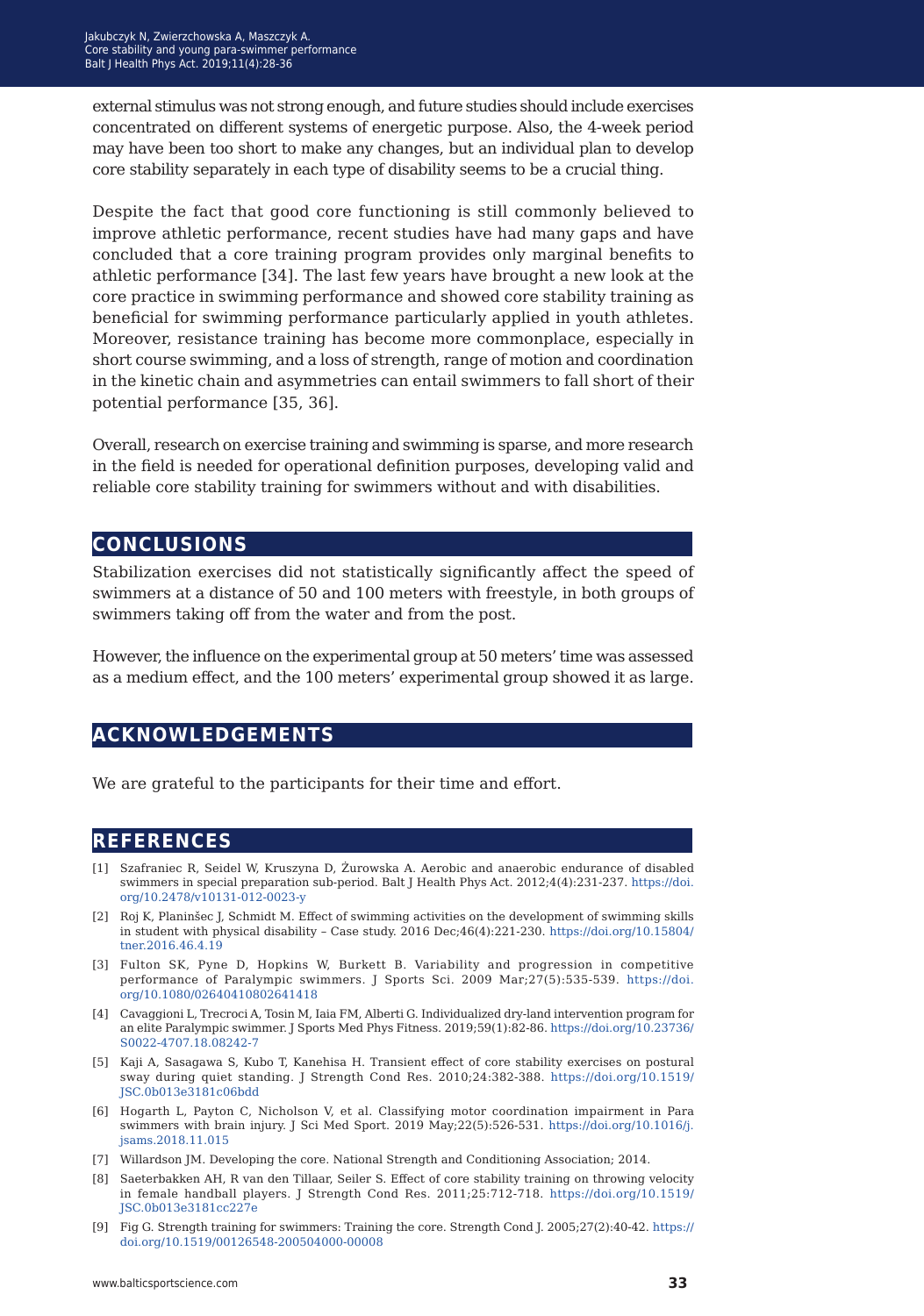- [10] Silfies SP, Ebaugh D, Pontillo M, Butowicz CM. Critical review of the impact of core stability on upper extremity athletic injury and performance. Braz J Phys Ther. 2015;19(5):360-368. [https://doi.](https://doi.org/10.1590/bjpt-rbf.2014.0108) [org/10.1590/bjpt-rbf.2014.0108](https://doi.org/10.1590/bjpt-rbf.2014.0108)
- [11] Esser M. Auswirkungen eines Rumpfstabilisationstrainings bei Masters-Schwimmern. Effects of Core Stability Training on Masters Swimmers Sportverletz Sportschaden. 2017;31(02):93-102. [https://doi.](https://doi.org/10.1055/s-0043-101973) [org/10.1055/s-0043-101973](https://doi.org/10.1055/s-0043-101973)
- [12] Kaji A, Sasagawa S, Kubo T, Kanehisa H. Transient effect of core stability exercises on postural sway during quiet standing. J Strength Cond Res. 2010;24:382-388. [https://doi.org/10.1519/](https://doi.org/10.1519/JSC.0b013e3181c06bdd) [JSC.0b013e3181c06bdd](https://doi.org/10.1519/JSC.0b013e3181c06bdd)
- [13] Banerjee P, Brown S, McGill SM. Torso and hip muscle activity and resulting spine load and stability while using the Profitter 3-D Cross Trainer. J Appl Biomech 2009;25:73-84. [https://doi.org/10.1123/](https://doi.org/10.1123/jab.25.1.73) [jab.25.1.73](https://doi.org/10.1123/jab.25.1.73)
- [14] McGill SM, McDermott A, Fenwick C. Comparison of different strongman events: Trunk muscle activation and lumbar spine motion, load and stiffness. J Strength Cond Res. 2009;23:1148-1161. <https://doi.org/10.1519/JSC.0b013e318198f8f7>
- [15] Atkins S, Bentley I, Brooks D, Burrows M, Hurst H, Sinclair J. Electromyographic response of global abdominal stabilizers in response to stable- and unstable-base isometric exercise. J Strength Cond Res. 2015;29(6):1609–1615.<https://doi.org/10.1519/JSC.0000000000000795>
- [16] Saeterbakken AH, Fimland MS, Navarsete J, Kroken T, van den Tillaar R. Muscle activity, and the association between core strength, core endurance and core stability. J Novel Physio Phys Rehab. 2015;2:55-61.<https://doi.org/10.17352/2455-5487.000022>
- [17] Cohen J. Statistical power analysis for the behavioral sciences (2nd ed.). Hillsdale, NJ: Lawrence Earlbaum Associates; 1998.
- [18] Maszczyk A, Zając A, Ryguła I. A Neural Network model approach to athlete selection. Sports Eng. 2011;13:83-93. <https://doi.org/10.1007/s12283-010-0055-y>
- [19] Maszczyk A, Roczniok R, Czuba M, et al. Application of regression and neural models to predict competitive swimming performance. Percept Mot Skills. 2012;114(2):610-624. [https://doi.](https://doi.org/10.2466/05.10.PMS.114.2.610-626) [org/10.2466/05.10.PMS.114.2.610-626](https://doi.org/10.2466/05.10.PMS.114.2.610-626)
- [20] Maszczyk A, Gołaś A, Pietraszewski P, Roczniok R, Zajac A, Stanula A. Application of neural and regression models in sports results prediction. Procedia Soc Behav Sci. 2014;117:482-487. [https://](https://doi.org/10.1016/j.sbspro.2014.02.249) [doi.org/10.1016/j.sbspro.2014.02.249](https://doi.org/10.1016/j.sbspro.2014.02.249)
- [21] Maszczyk A, Gołaś A, Czuba M, et al. EMG analysis and modelling of flat bench press using artificial neural networks. SAJRSPER 2016;38(1):91-103.
- [22] Lesinski M, Muehlbauer T, Büsch D, Granacher U. Acute effects of postactivation potentiation on strength and speed performance in athletes. Sportverletz Sportschaden. 2013;27(3):147-55. [https://](https://doi.org/10.1055/s-0033-1335414) [doi.org/10.1055/s-0033-1335414](https://doi.org/10.1055/s-0033-1335414)
- [23] Aspenes ST, Karlsen T. Exercise-training intervention studies in competitive swimming. Sports Med. 2012;42(6):527-43.<https://doi.org/10.2165/11630760-000000000-00000>
- [24] Gencer YG. Effect of 8-week core exercises on free style swimming performance of female swimmers aged 9-12. Asian J Educ Training. 2018;4(3):182-185. <https://doi.org/10.20448/journal.522.2018.43.182.185>
- [25] Sato K, Mokha M. Does Core strength training influence running kinetics, lower-extremity stability, and 5000-m performance in runners. J Strength Cond Res. 2009;23(1):133-140. [https://doi.org/10.1519/](https://doi.org/10.1519/JSC.0b013e31818eb0c5) [JSC.0b013e31818eb0c5](https://doi.org/10.1519/JSC.0b013e31818eb0c5)
- [26] Sharrock C, Cropper J. A pilot study of core stability and athletic performance: Is there a relationship. Int J Sport Phys Ther. 2011;6(2):63-74.
- [27] Satoshi I, Atsushi I, Koji K, Immediate effects of deep trunk training on swimming start performance. Int J Sport Phys Ther. 2016;11(7):1048-1053.
- [28] Dingley AA, Pyny DB, Youngson J. Burkett B. Effectiveness of dry-land resistance training program on strength, power and swimming performance in Paralympic swimmers. J Strength Cond Res. 2015;29(3):619-626. <https://doi.org/10.1519/JSC.0000000000000684>
- [29] Santana JC. Why competitive swimmers need explosive power. Strength Cond J. 2010;32(4):84-86. <https://doi.org/10.1519/SSC.0b013e3181dd8b8d>
- [30] Bishop C, Cree J, Read P, Chavda S, Edwards M, Turner A. Strength and Conditioning for Sprint Swimming, Strength and Conditioning Journal. 2013;35(6):1-6. [https://doi.org/10.1519/](https://doi.org/10.1519/SSC.0000000000000019) [SSC.0000000000000019](https://doi.org/10.1519/SSC.0000000000000019)
- [31] Bishop DC, Smith RJ, Smith MF, Rigby HE. Effect of plyometric training on swimming block start performance in adolescents. J Strength Cond Res. 2009;23(7):2137-2143. [https://doi.org/10.1519/](https://doi.org/10.1519/JSC.0b013e3181b866d0) [JSC.0b013e3181b866d0](https://doi.org/10.1519/JSC.0b013e3181b866d0)
- [32] Patil D, Salian SC, Yardi S. The effect of core strengthening on performance of young competitive swimmers. Int J Sci Res. 2014;3(6).
- [33] Weston M, Hibbs SE, Thompson KG, Spears IR. Isolated core training improves sprint performance in national-level junior swimmers. Int J Sport Physiol Perform. 2015;10: 204-210. [https://doi.org/10.1123/](https://doi.org/10.1123/ijspp.2013-0488) [ijspp.2013-0488](https://doi.org/10.1123/ijspp.2013-0488)
- [34] Reed CA, Ford KR, Myer GD, Hewett TE. The effects of isolated and integrated core stability training on athletic performance measures: a systematic review. Sports Med. 2012;42(8):697-706. [https://](https://doi.org/10.1007/BF03262289) [doi.org/10.1007/BF03262289](https://doi.org/10.1007/BF03262289)
- [35] Sanders RH, Thow J, Fairweather MM. Asymmetries in swimming: Where do they come from? J Swimming Res. 2011;18.
- [36] Osborough CD, Payton CJ, Daly D. Influence of swimming speed on inter-arm coordination in competitive unilateral arm amputee front crawl swimmers. Hum Mov Sci. 2010;29:921-931. [https://](https://doi.org/10.1016/j.humov.2010.05.009) [doi.org/10.1016/j.humov.2010.05.009](https://doi.org/10.1016/j.humov.2010.05.009)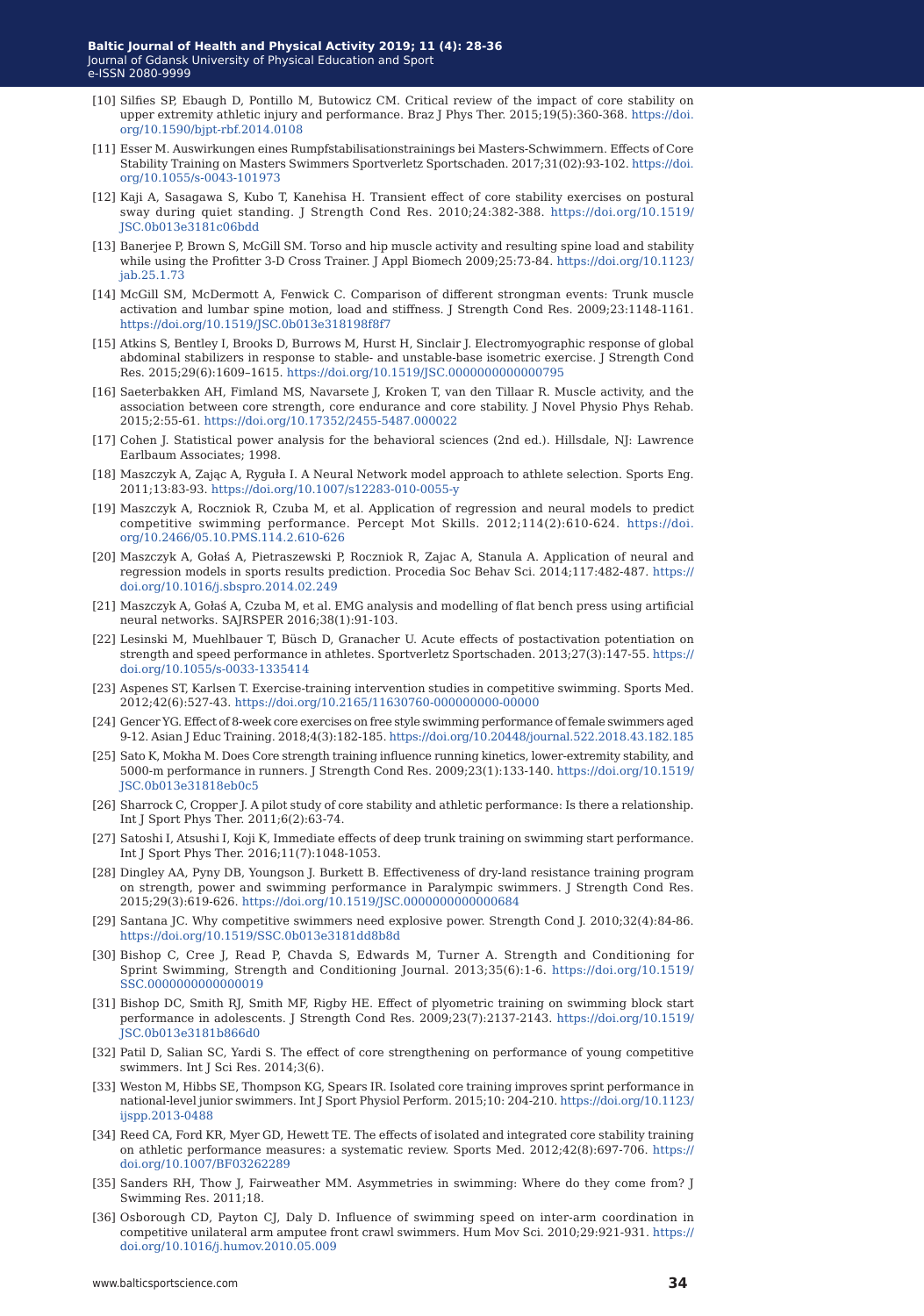## **appendix**

#### *1st exercise (Fig. 1, Fig. 2)*

On the back: upper limbs placed along the trunk, at an angle of 90 degrees in the elbows and shoulders. Movement: extend elbow (hands over head). The purpose of this exercise was to maintain the described position for 30 seconds in result.



Fig. 1. Starting position Fig. 2. Finished position (movement)

#### *2nd exercise (Fig. 3, Fig. 4)*

On the left side. The left arm extended in line, the second arm bend at an angle 90 degrees, with the elbow extended (over the head). The purpose of this exercise was to maintain the described position for 30 seconds in result.

#### *3rd exercise (Fig. 3, Fig. 4)*

On the right side. The right arm extended in line, the second arm bend at an angle 90 degrees, with the elbow extended (over the head). The purpose of this exercise was to maintain the described position for 30 seconds in result.



Fig. 3. Starting position Fig. 4. Finished position (movement)

#### *4th exercise (Fig. 5, Fig. 6)*

On the back: upper limbs placed along the trunk, at an angle of 90 degrees in the elbow and shoulders. Movement: only the left arm used, the elbow extension to 90-degree flexion of arm (over the head) throughout whole 30 seconds.

#### *5th exercise (Fig. 5, Fig. 6)*

On the back: upper limbs placed along the trunk, at an angle of 90 degrees in the elbow and shoulders. Movement: only the right arm used, the elbow extension to 90-degree flexion of arm (over the head) throughout whole 30 seconds.